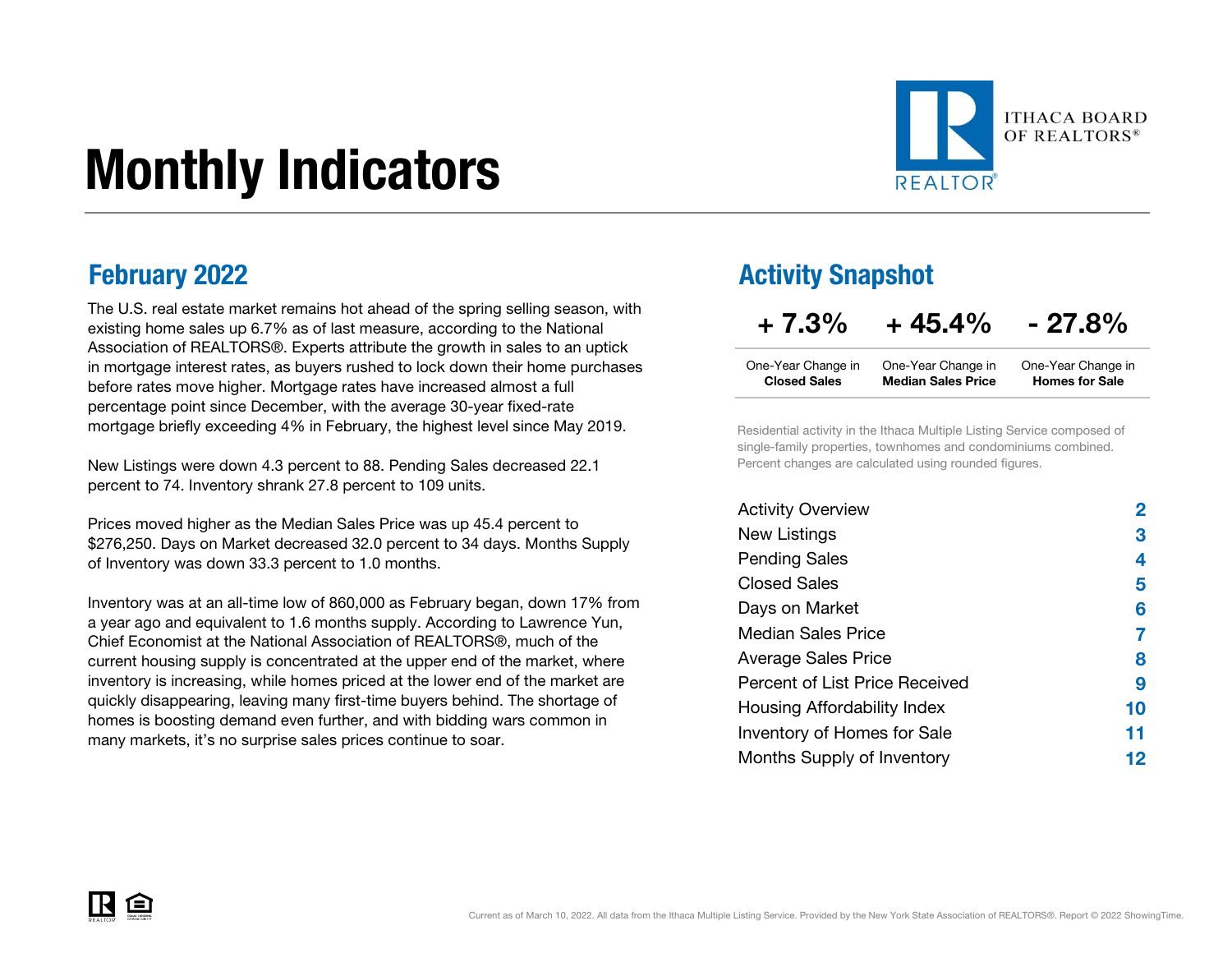### Activity Overview

Key metrics by report month and for year-to-date (YTD) starting from the first of the year.



| <b>Key Metrics</b>                 | <b>Historical Sparkbars</b>                                          | 2-2021    | 2-2022    | <b>Percent Change</b> |           | <b>YTD 2021 YTD 2022</b> | Percent Change |
|------------------------------------|----------------------------------------------------------------------|-----------|-----------|-----------------------|-----------|--------------------------|----------------|
| <b>New Listings</b>                | 2-2019<br>2-2020<br>2-2021<br>2-2022                                 | 92        | 88        | $-4.3%$               | 172       | 153                      | $-11.0%$       |
| <b>Pending Sales</b>               | 2-2020<br>$2 - 2021$<br>2-2022<br>2-2019                             | 95        | 74        | $-22.1%$              | 175       | 132                      | $-24.6%$       |
| <b>Closed Sales</b>                | 2-2019<br>2-2020<br>$2 - 2021$<br>2-2022                             | 82        | 88        | $+7.3%$               | 167       | 161                      | $-3.6%$        |
| <b>Days on Market</b>              | 2-2019<br>2-2020<br>$2 - 2021$<br>2-2022                             | 50        | 34        | $-32.0%$              | 57        | 36                       | $-36.8%$       |
| <b>Median Sales Price</b>          | 2-2019<br>$2 - 2020$<br>$2 - 2021$<br>2-2022                         | \$190,000 | \$276,250 | $+45.4%$              | \$206,000 | \$247,000                | $+19.9%$       |
| <b>Avg. Sales Price</b>            | 2-2020<br>2-2019<br>$2 - 2021$<br>2-2022                             | \$218,742 | \$315,229 | $+44.1%$              | \$235,989 | \$290,576                | $+23.1%$       |
| <b>Pct. of List Price Received</b> | l Ti<br>2-2019<br>$2 - 2020$<br>$2 - 2021$<br>2-2022                 | 97.4%     | 99.3%     | $+2.0%$               | 97.7%     | 99.4%                    | $+1.7%$        |
| <b>Affordability Index</b>         | $2 - 2020$<br>$2 - 2021$<br>2-2022<br>2-2019                         | 211       | 145       | $-31.3%$              | 195       | 162                      | $-16.9%$       |
| <b>Homes for Sale</b>              | $2 - 2020$<br>$2 - 2021$<br>2-2019<br>2-2022                         | 151       | 109       | $-27.8%$              | $-$       |                          |                |
| <b>Months Supply</b>               | an taoni i lime.<br>2-2019<br>$2 - 2020$<br>$2 - 2021$<br>$2 - 2022$ | 1.5       | $1.0$     | $-33.3%$              |           |                          |                |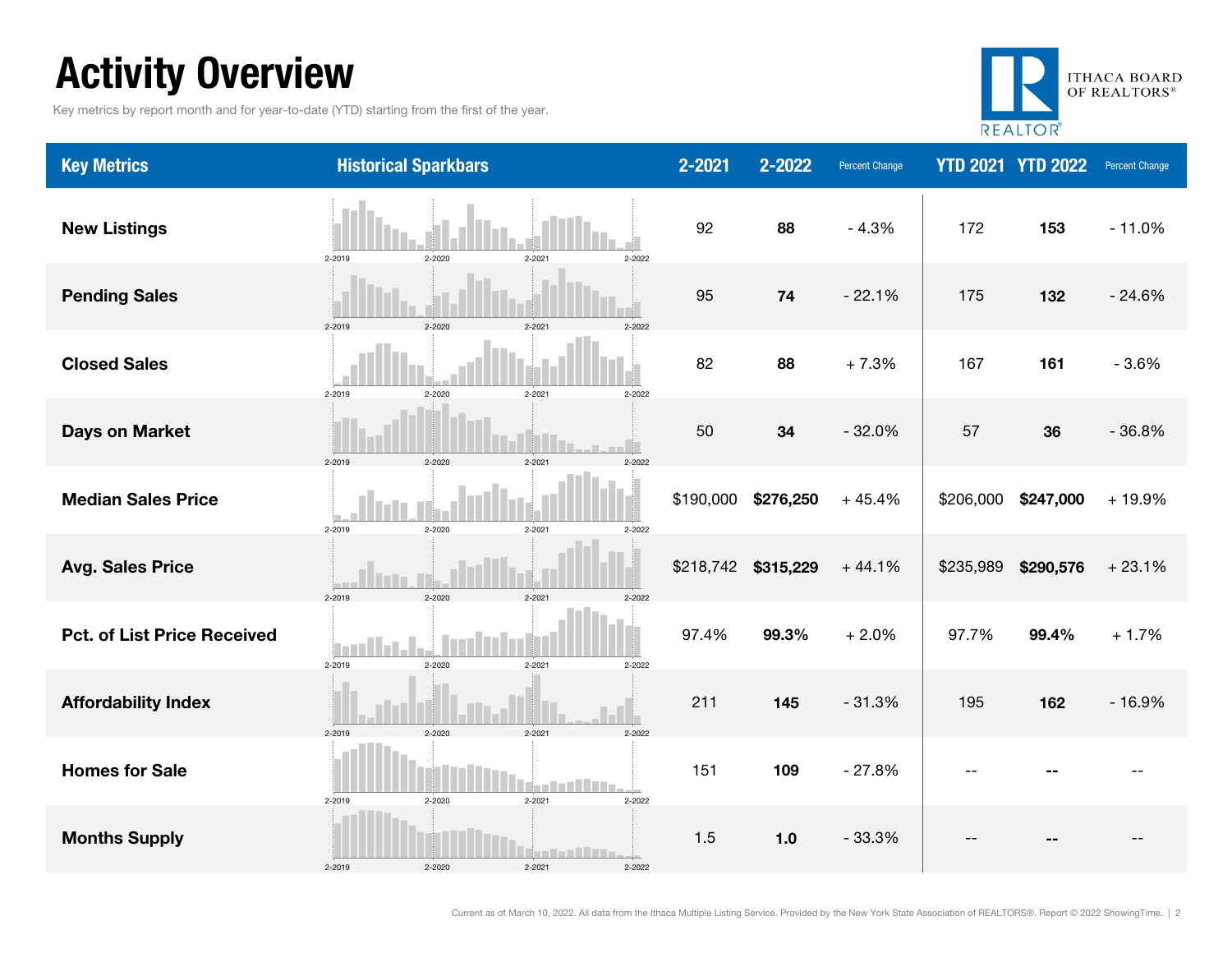### New Listings

A count of the properties that have been newly listed on the market in a given month.





#### Historical New Listings by Month

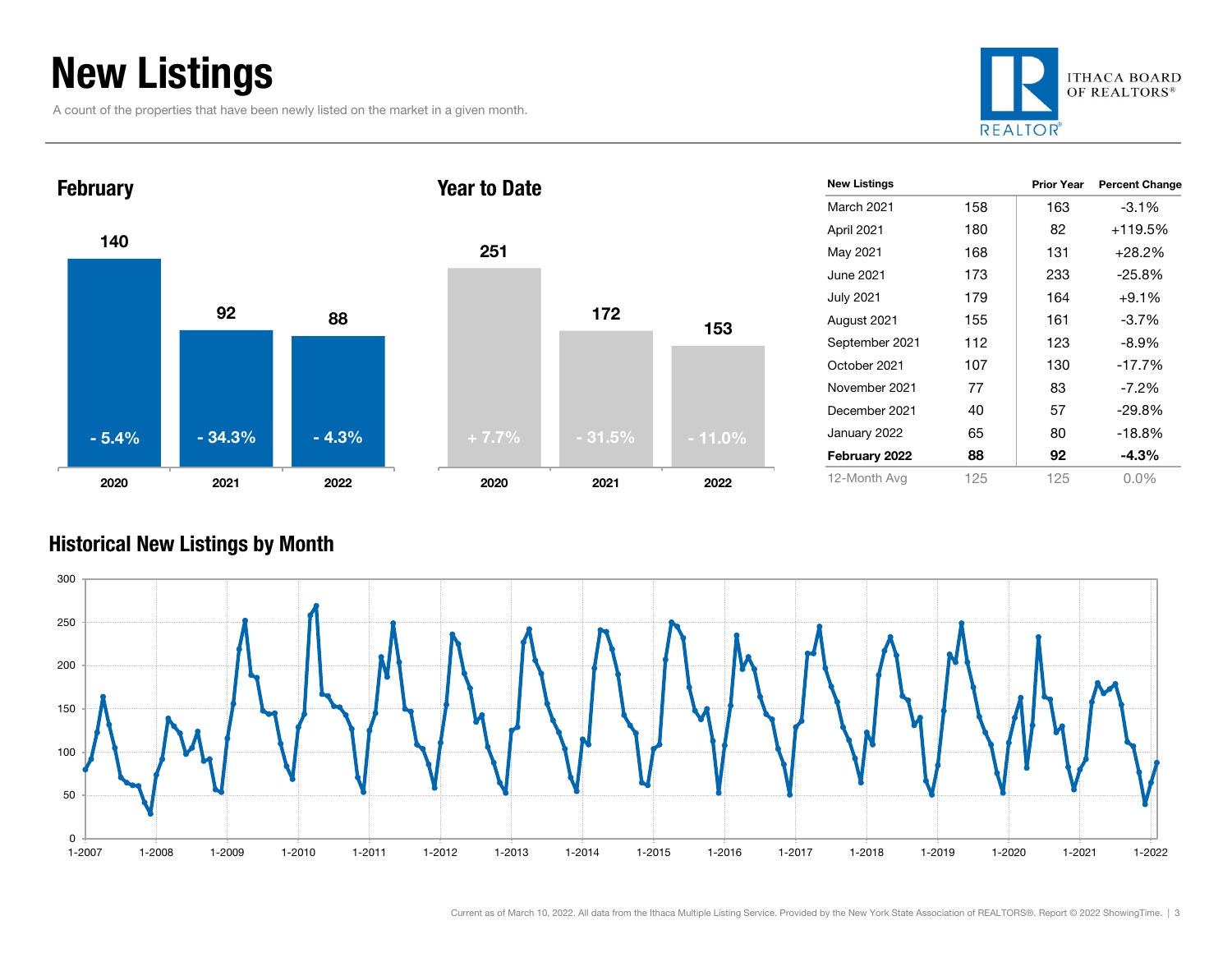### Pending Sales

A count of the properties on which offers have been accepted in a given month.





| <b>Pending Sales</b> |     | <b>Prior Year</b> | <b>Percent Change</b> |
|----------------------|-----|-------------------|-----------------------|
| <b>March 2021</b>    | 136 | 101               | $+34.7%$              |
| April 2021           | 122 | 68                | $+79.4%$              |
| May 2021             | 169 | 109               | $+55.0%$              |
| June 2021            | 129 | 155               | $-16.8%$              |
| <b>July 2021</b>     | 130 | 134               | $-3.0\%$              |
| August 2021          | 119 | 141               | $-15.6%$              |
| September 2021       | 106 | 105               | $+1.0%$               |
| October 2021         | 88  | 107               | $-17.8%$              |
| November 2021        | 90  | 83                | +8.4%                 |
| December 2021        | 57  | 69                | $-17.4%$              |
| January 2022         | 58  | 80                | $-27.5%$              |
| February 2022        | 74  | 95                | $-22.1\%$             |
| 12-Month Avg         | 107 | 104               | $+2.9%$               |

#### Historical Pending Sales by Month



175

132

2021 2022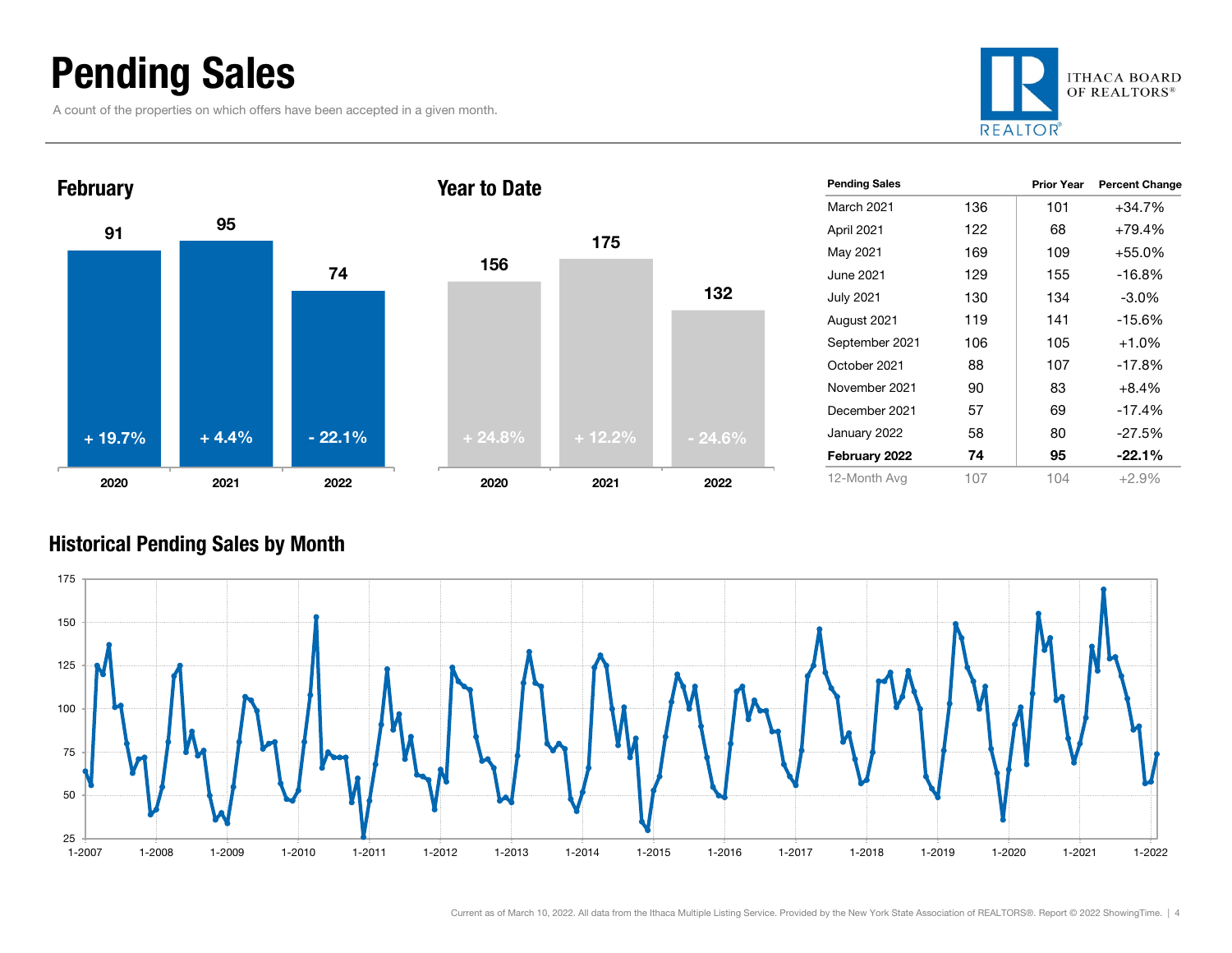### Closed Sales

A count of the actual sales that closed in a given month.





| <b>Closed Sales</b> |     | <b>Prior Year</b> | <b>Percent Change</b> |
|---------------------|-----|-------------------|-----------------------|
| March 2021          | 100 | 52                | $+92.3%$              |
| April 2021          | 83  | 66                | $+25.8%$              |
| May 2021            | 106 | 84                | $+26.2%$              |
| June 2021.          | 135 | 93                | $+45.2%$              |
| July 2021           | 149 | 104               | $+43.3%$              |
| August 2021         | 151 | 142               | $+6.3\%$              |
| September 2021      | 139 | 124               | $+12.1%$              |
| October 2021        | 105 | 124               | $-15.3%$              |
| November 2021       | 99  | 114               | $-13.2%$              |
| December 2021       | 105 | 101               | $+4.0%$               |
| January 2022        | 73  | 85                | $-14.1%$              |
| February 2022       | 88  | 82                | $+7.3\%$              |
| 12-Month Avg        | 111 | 98                | $+13.3%$              |

#### Historical Closed Sales by Month

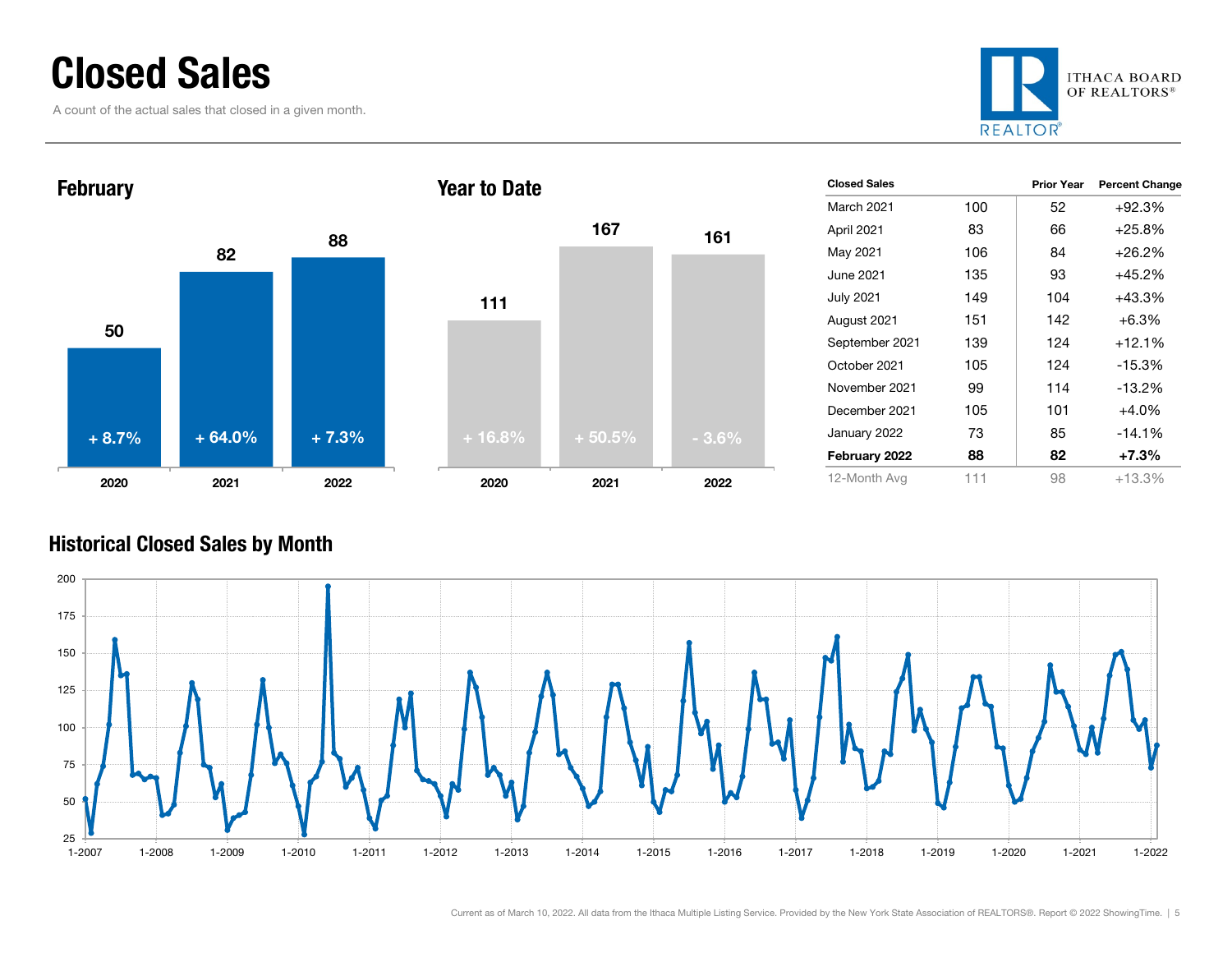### Days on Market

Average number of days between when a property is listed and when an offer is accepted in a given month







| Days on Market |    | <b>Prior Year</b> | <b>Percent Change</b> |
|----------------|----|-------------------|-----------------------|
| March 2021     | 53 | 121               | $-56.2\%$             |
| April 2021     | 51 | 91                | $-44.0%$              |
| May 2021       | 38 | 99                | $-61.6%$              |
| June 2021      | 31 | 82                | $-62.2%$              |
| July 2021      | 18 | 84                | $-78.6%$              |
| August 2021    | 16 | 90                | $-82.2%$              |
| September 2021 | 27 | 51                | $-47.1%$              |
| October 2021   | 14 | 49                | $-71.4%$              |
| November 2021  | 23 | 36                | $-36.1%$              |
| December 2021  | 23 | 53                | $-56.6%$              |
| January 2022   | 39 | 63                | $-38.1%$              |
| February 2022  | 34 | 50                | $-32.0\%$             |
| 12-Month Avg*  | 29 | 69                | $-58.0%$              |

\* Average Days on Market of all properties from March 2021 through February 2022. This is not the average of the individual figures above.



#### Historical Days on Market by Month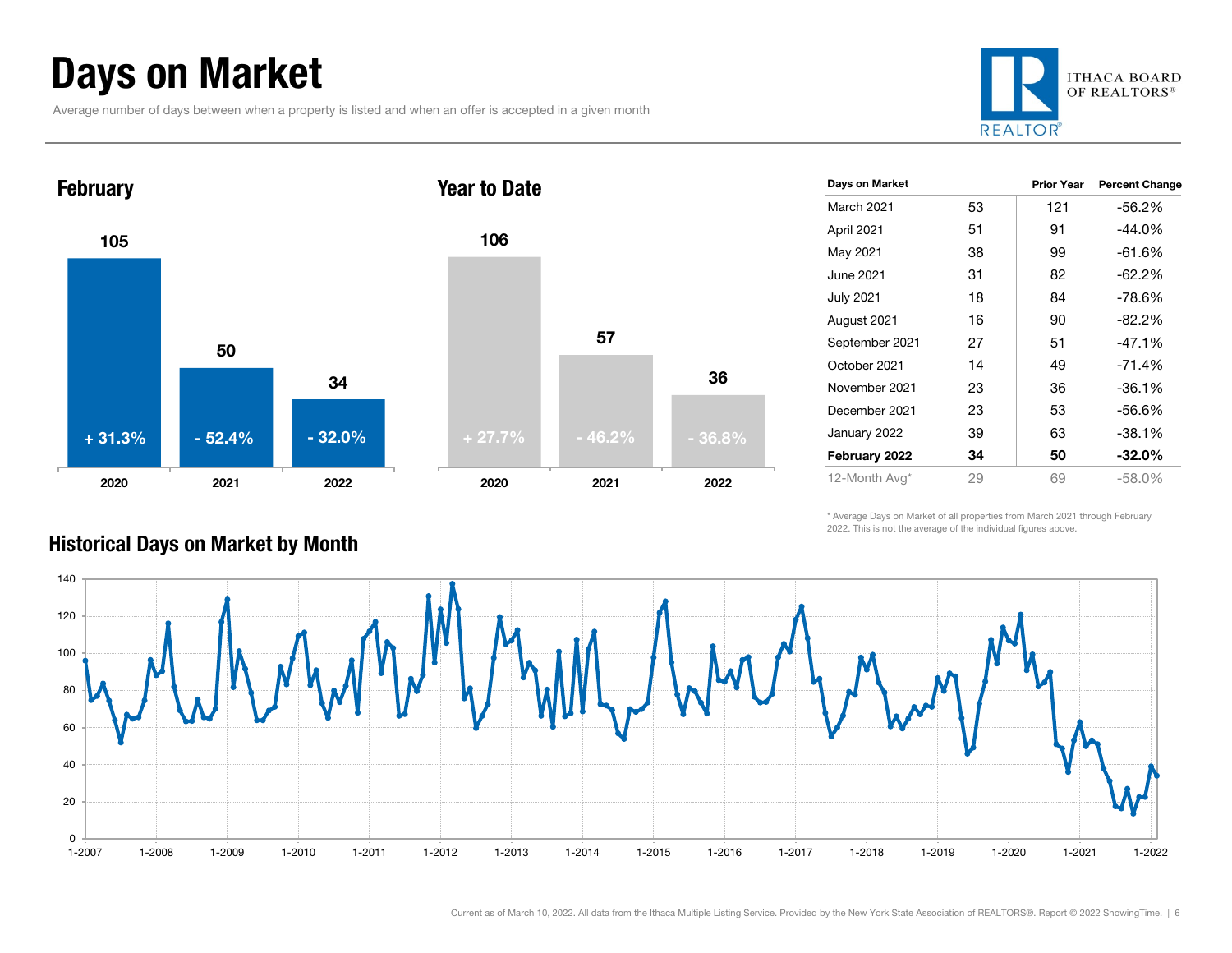### Median Sales Price

Point at which half of the sales sold for more and half sold for less, not accounting for seller concessions, in a given month.



February





|   |           |           | \$247,000 |  |
|---|-----------|-----------|-----------|--|
|   | \$206,800 | \$206,000 |           |  |
|   |           |           |           |  |
|   |           |           |           |  |
|   |           |           |           |  |
|   | $+25.3%$  | $-0.4%$   | $+19.9%$  |  |
| ٦ | 2020      | 2021      | 2022      |  |

| <b>Median Sales Price</b> |           | <b>Prior Year</b> | <b>Percent Change</b> |
|---------------------------|-----------|-------------------|-----------------------|
| March 2021                | \$232,000 | \$189,500         | $+22.4%$              |
| April 2021                | \$234,913 | \$215,000         | $+9.3%$               |
| May 2021                  | \$268,000 | \$256,750         | +4.4%                 |
| June 2021.                | \$288,000 | \$230,000         | $+25.2\%$             |
| <b>July 2021</b>          | \$285,000 | \$231,000         | $+23.4%$              |
| August 2021               | \$295,000 | \$240,750         | +22.5%                |
| September 2021            | \$280,000 | \$262,500         | $+6.7%$               |
| October 2021              | \$249,500 | \$250,000         | $-0.2\%$              |
| November 2021             | \$271,000 | \$220,000         | $+23.2%$              |
| December 2021             | \$248,500 | \$225,000         | $+10.4%$              |
| January 2022              | \$229,900 | \$212,000         | $+8.4%$               |
| February 2022             | \$276,250 | \$190,000         | +45.4%                |
| 12-Month Med*             | \$261,050 | \$229,450         | +13.8%                |

\* Median Sales Price of all properties from March 2021 through February 2022. This is not the average of the individual figures above.



#### Historical Median Sales Price by Month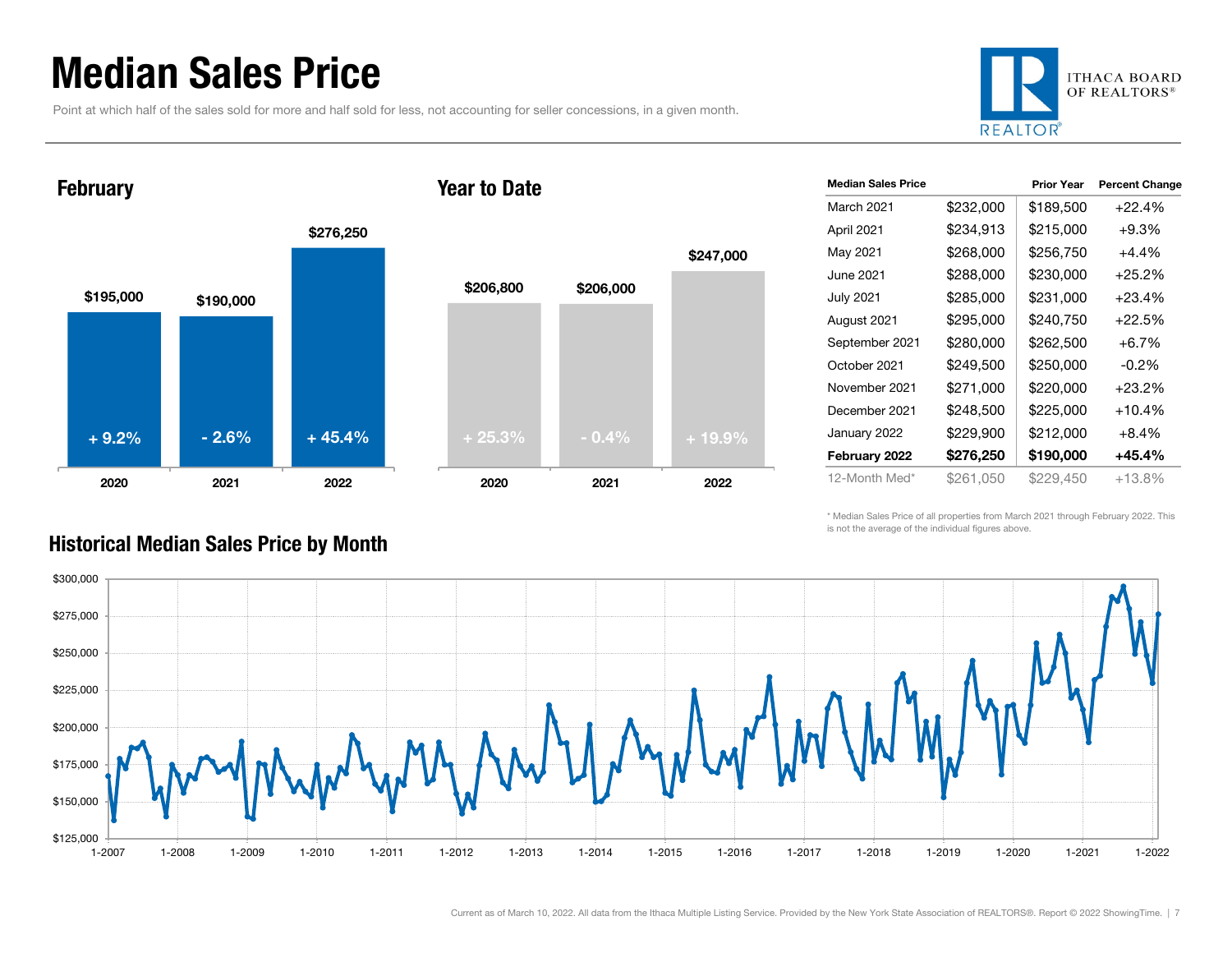### Average Sales Price

Average sales price for all closed sales, not accounting for seller concessions, in a given month.



**February** 





| Avg. Sales Price |           | <b>Prior Year</b> | <b>Percent Change</b> |
|------------------|-----------|-------------------|-----------------------|
| March 2021       | \$257,637 | \$212,037         | $+21.5%$              |
| April 2021       | \$254,969 | \$254,942         | $+0.0\%$              |
| May 2021         | \$303,523 | \$281,945         | $+7.7%$               |
| June 2021        | \$318,176 | \$263,031         | $+21.0%$              |
| <b>July 2021</b> | \$339,117 | \$268,557         | $+26.3\%$             |
| August 2021      | \$323,022 | \$289,615         | $+11.5%$              |
| September 2021   | \$343,783 | \$286,248         | $+20.1%$              |
| October 2021     | \$275,671 | \$290,966         | $-5.3%$               |
| November 2021    | \$307,676 | \$259,837         | $+18.4%$              |
| December 2021    | \$306,550 | \$243,726         | $+25.8%$              |
| January 2022     | \$260,858 | \$252,425         | $+3.3%$               |
| February 2022    | \$315,229 | \$218,742         | +44.1%                |
| 12-Month Avg*    | \$305,777 | \$264,991         | $+15.4%$              |

\* Avg. Sales Price of all properties from March 2021 through February 2022. This is not the average of the individual figures above.



#### Historical Average Sales Price by Month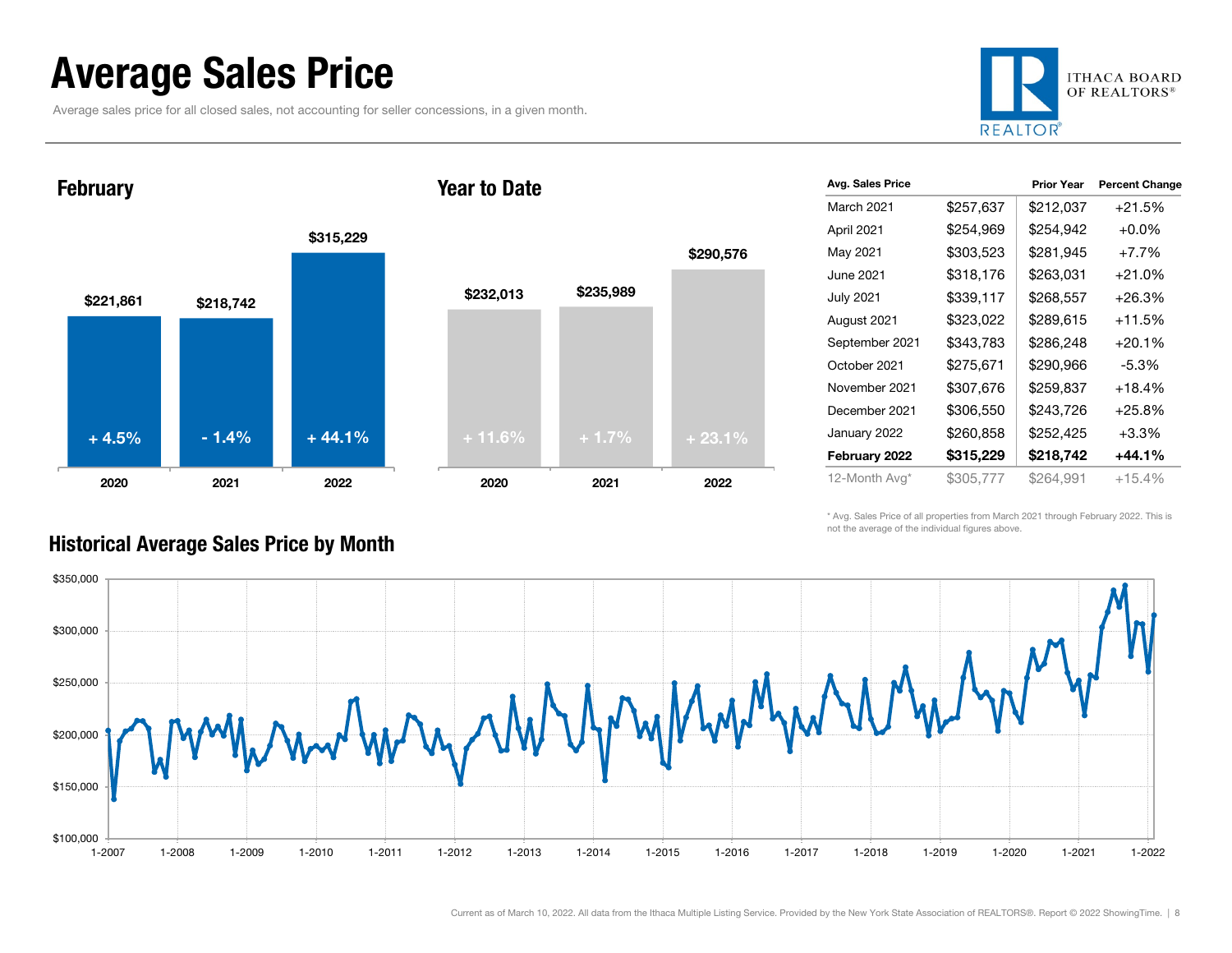### Percent of List Price Received

Percentage found when dividing a property's sales price by its most recent list price, then taking the average for all properties sold in a given month, not accounting for seller concessions.



#### 93.7% 97.4% 99.3% 2020 2021 2022 **February** 94.2% 97.7% 99.4% 2020 2021 2022 Year to Date- 2.4% $\%$  + 3.9% + 2.0% + 0.9% + 3.7% + 1.7%

| Pct. of List Price Received |        | <b>Prior Year</b> | <b>Percent Change</b> |
|-----------------------------|--------|-------------------|-----------------------|
| <b>March 2021</b>           | 97.6%  | 97.7%             | $-0.1%$               |
| April 2021                  | 98.3%  | 96.9%             | $+1.4%$               |
| May 2021                    | 100.8% | 96.8%             | $+4.1%$               |
| June 2021                   | 103.2% | 97.0%             | $+6.4%$               |
| July 2021                   | 102.6% | 98.4%             | $+4.3%$               |
| August 2021                 | 103.4% | 97.3%             | $+6.3%$               |
| September 2021              | 102.4% | 97.2%             | $+5.3%$               |
| October 2021                | 101.8% | 98.3%             | $+3.6%$               |
| November 2021               | 99.9%  | 96.9%             | $+3.1%$               |
| December 2021               | 100.9% | 96.9%             | $+4.1%$               |
| January 2022                | 99.6%  | 98.0%             | $+1.6%$               |
| February 2022               | 99.3%  | 97.4%             | $+2.0%$               |
| 12-Month Avg*               | 101.2% | 97.4%             | $+3.9%$               |

\* Average Pct. of List Price Received for all properties from March 2021 through February 2022. This is not the average of the individual figures above.



#### Historical Percent of List Price Received by Month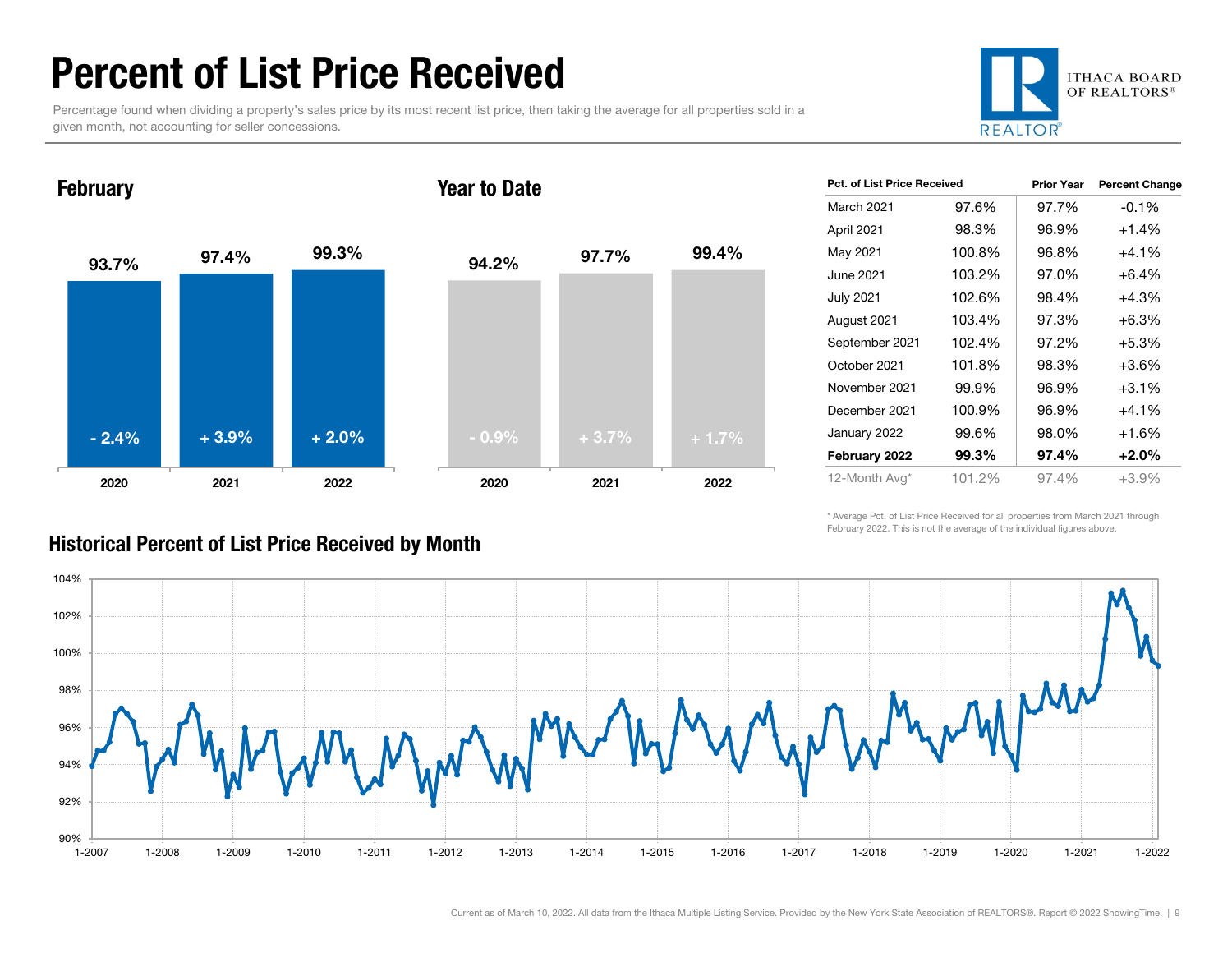## Housing Affordability Index

This index measures housing affordability for the region. For example, an index of 120 means the median household income is 120% of what is necessary to qualify for the median-priced home under prevailing interest rates. A higher number means greater affordability.



#### 1952111452020 2021 2022 February 184 <sup>195</sup> 1622020 2021 2022 Year to Date<sup>+</sup> 5.4%<sup>+</sup> 8.2% - 31.3% - 8.0% <sup>+</sup> 6.0% - 16.9%

| <b>Affordability Index</b> |     | <b>Prior Year</b> | <b>Percent Change</b> |
|----------------------------|-----|-------------------|-----------------------|
| <b>March 2021</b>          | 169 | 197               | $-14.2%$              |
| April 2021                 | 167 | 179               | $-6.7%$               |
| May 2021                   | 148 | 147               | $+0.7%$               |
| June 2021                  | 135 | 165               | $-18.2%$              |
| <b>July 2021</b>           | 138 | 167               | $-17.4%$              |
| August 2021                | 135 | 161               | $-16.1%$              |
| September 2021             | 140 | 148               | $-5.4\%$              |
| October 2021               | 160 | 157               | $+1.9%$               |
| November 2021              | 147 | 179               | $-17.9%$              |
| December 2021              | 161 | 177               | $-9.0\%$              |
| January 2022               | 174 | 191               | $-8.9\%$              |
| February 2022              | 145 | 211               | $-31.3%$              |
| 12-Month Avg               | 152 | 173               | $-12.5%$              |

#### Historical Housing Affordability Index by Mont h

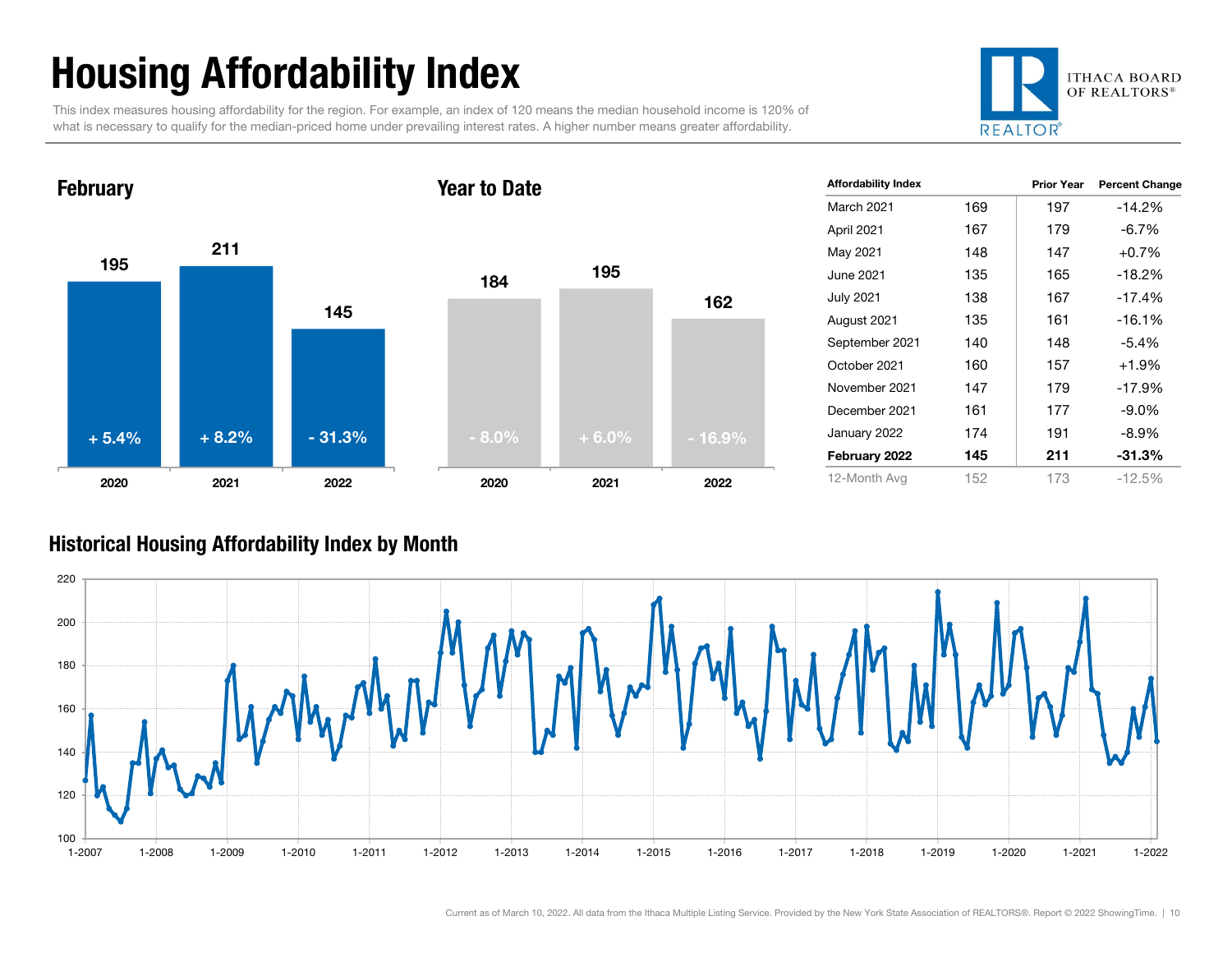### Inventory of Homes for Sale

The number of properties available for sale in active status at the end of a given month.





#### Historical Inventory of Homes for Sale by Month

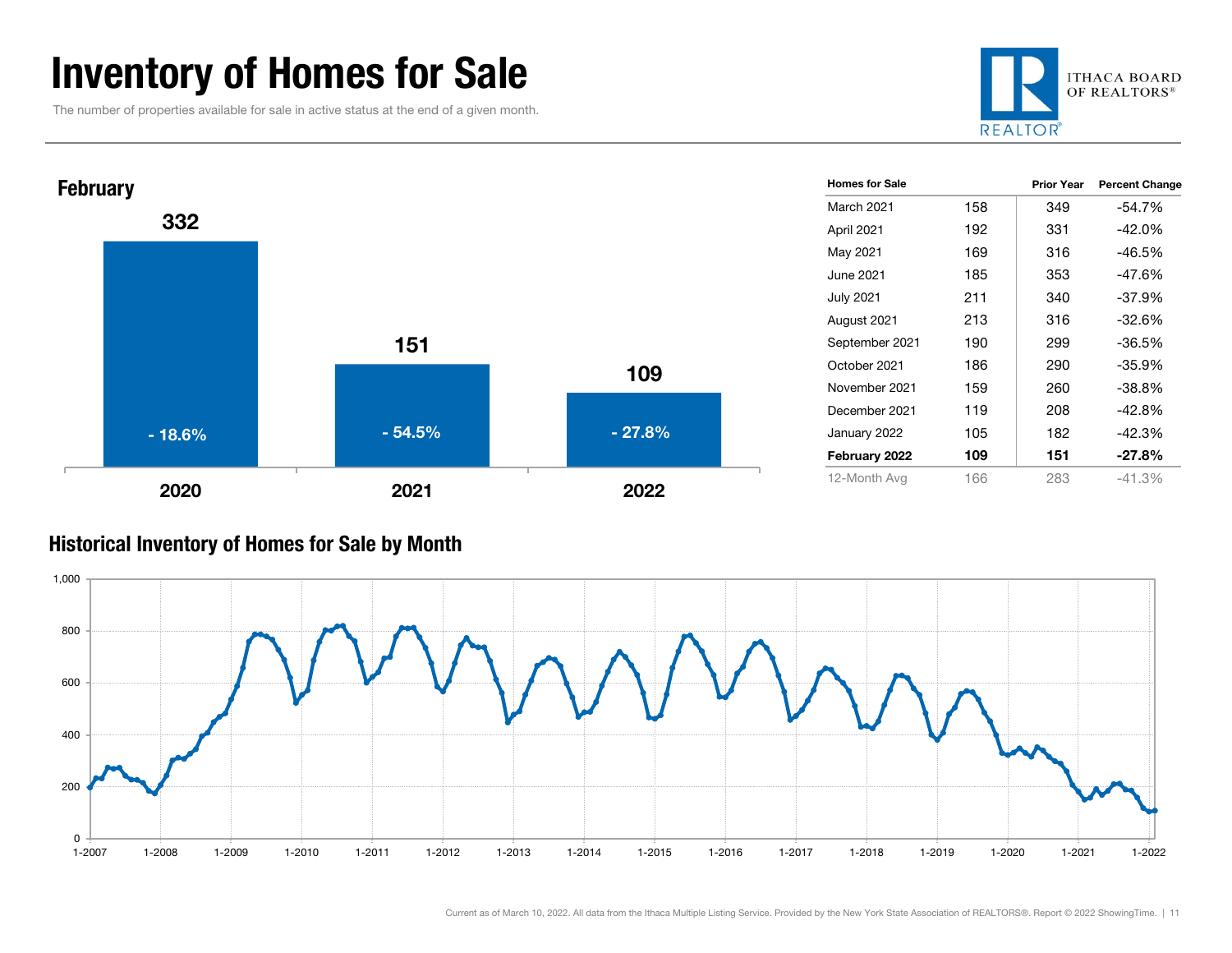### Months Supply of Inventory

The inventory of homes for sale at the end of a given month, divided by the average monthly pending sales from the last 12 months.





#### Historical Months Supply of Inventory by Month

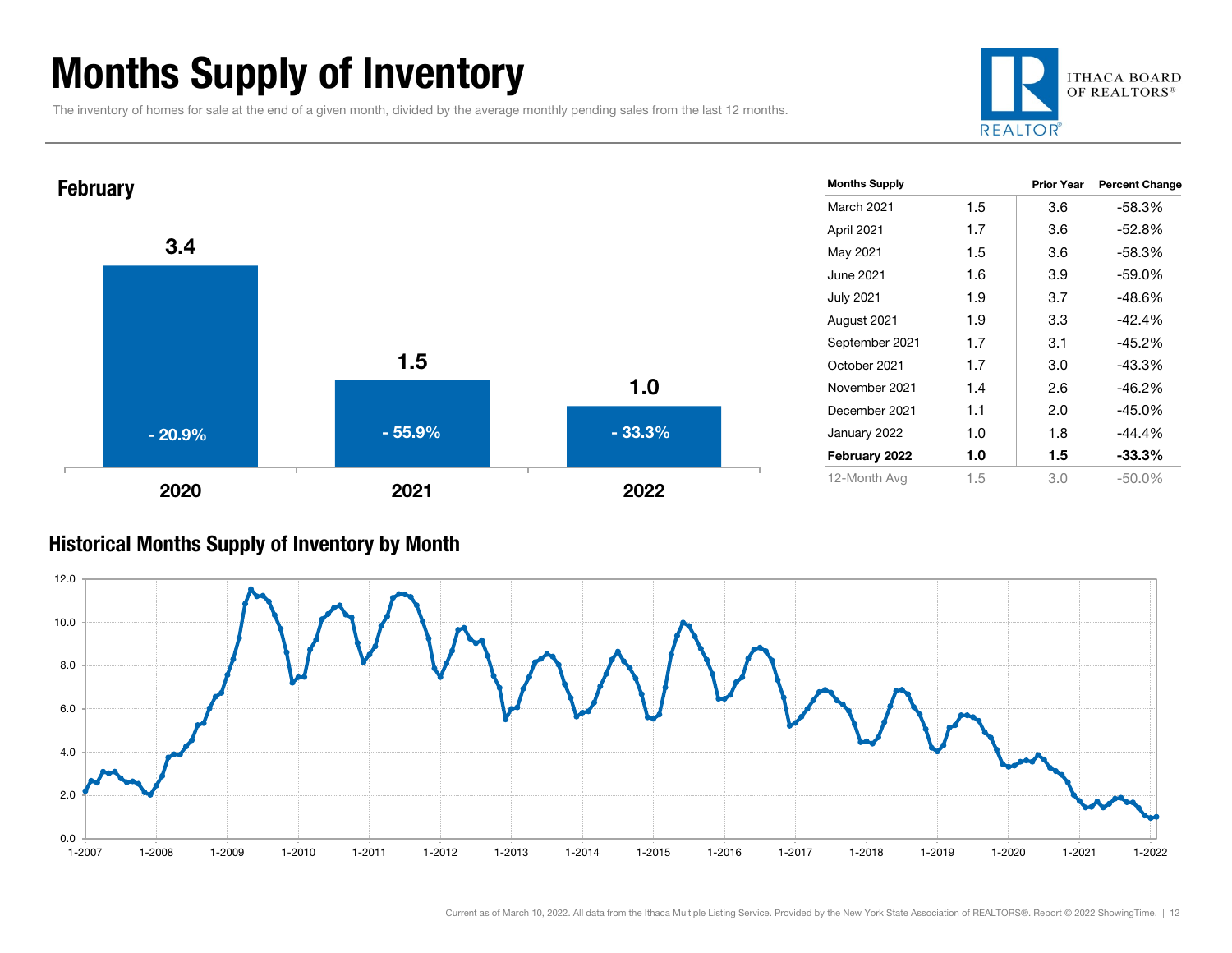#### Ithaca Board of REALTORS® Statistics Report – 4-Year Comparative All Property Types – February 2022

|                                                                                                           | <b>Feb-19</b> | <b>Feb-20</b> | <b>Feb-21</b> | <b>Feb-22</b>  |  |
|-----------------------------------------------------------------------------------------------------------|---------------|---------------|---------------|----------------|--|
| <b>All Residential Properties:</b>                                                                        |               |               |               |                |  |
| <b>Closed Sales:</b>                                                                                      | 44            | 46            | 75            | 87             |  |
| <b>Dollar Volume:</b>                                                                                     | \$9,407,788   | \$10,490,306  | \$15,454,203  | \$26,648,611   |  |
| <b>Average Selling Price:</b>                                                                             | \$213,813     | \$228,050     | \$206,056     | \$306,306      |  |
| <b>Median Selling Price:</b>                                                                              | \$178,500     | \$204,800     | \$190,000     | \$259,000      |  |
| <b>Average Days on Market:</b>                                                                            | 74            | 103           | 48            | 32             |  |
| <b>Average Selling Price to List Price:</b>                                                               | 96.38%        | 93.44%        | 96.75%        | 101.20%        |  |
| <b>New Listings</b>                                                                                       | 144           | 135           | 92            | 88             |  |
| <b>Active Listings (New and Current)</b>                                                                  | 385           | 328           | 147           | 113            |  |
| <b>Listings Under Contract</b>                                                                            | 238           | 220           | 273           | 191            |  |
|                                                                                                           |               |               |               |                |  |
|                                                                                                           | <b>Feb-19</b> | <b>Feb-20</b> | <b>Feb-21</b> | <b>Feb-22</b>  |  |
| <b>All Property Types:</b>                                                                                |               |               |               |                |  |
| <b>Closed Sales:</b>                                                                                      | 55            | 61            | 97            | 104            |  |
| <b>Residential</b>                                                                                        | 44            | 46            | 75            | 87             |  |
| Land                                                                                                      | 11            | 12            | 15            | 10             |  |
| <b>Commercial-Industrial</b>                                                                              | $\mathbf 0$   | $\Omega$      | 3             | $\overline{4}$ |  |
| <b>Multi-Family</b>                                                                                       | $\mathbf 0$   | 3             | 4             | 3              |  |
| <b>Dollar Volume:</b>                                                                                     | 10,214,888    | \$12,569,506  | \$18,373,003  | \$30,227,325   |  |
| <b>Residential</b>                                                                                        | 9,407,788     | \$10,490,306  | \$15,454,203  | \$26,648,611   |  |
| Land                                                                                                      | 807,100       | \$1,019,200   | \$1,053,800   | \$1,352,400    |  |
| <b>Commercial-Industrial</b>                                                                              | $\mathbf{0}$  | 0             | \$200,000     | \$1,575,814    |  |
| <b>Multi-Family</b>                                                                                       | $\Omega$      | \$1,060,000   | \$1,665,000   | \$650,500      |  |
| <b>Active Listings (New and Current)</b>                                                                  | 718           | 648           | 332           | 242            |  |
| <b>Listings Under Contract</b>                                                                            | 291           | 288           | 373           | 283            |  |
| <b>NOTES:</b>                                                                                             |               |               |               |                |  |
| The data relating to real estate sales comes from the Ithaca Board of REALTORS® Multiple Listing Service. |               |               |               |                |  |

*Information deemed reliable but not guaranteed.*